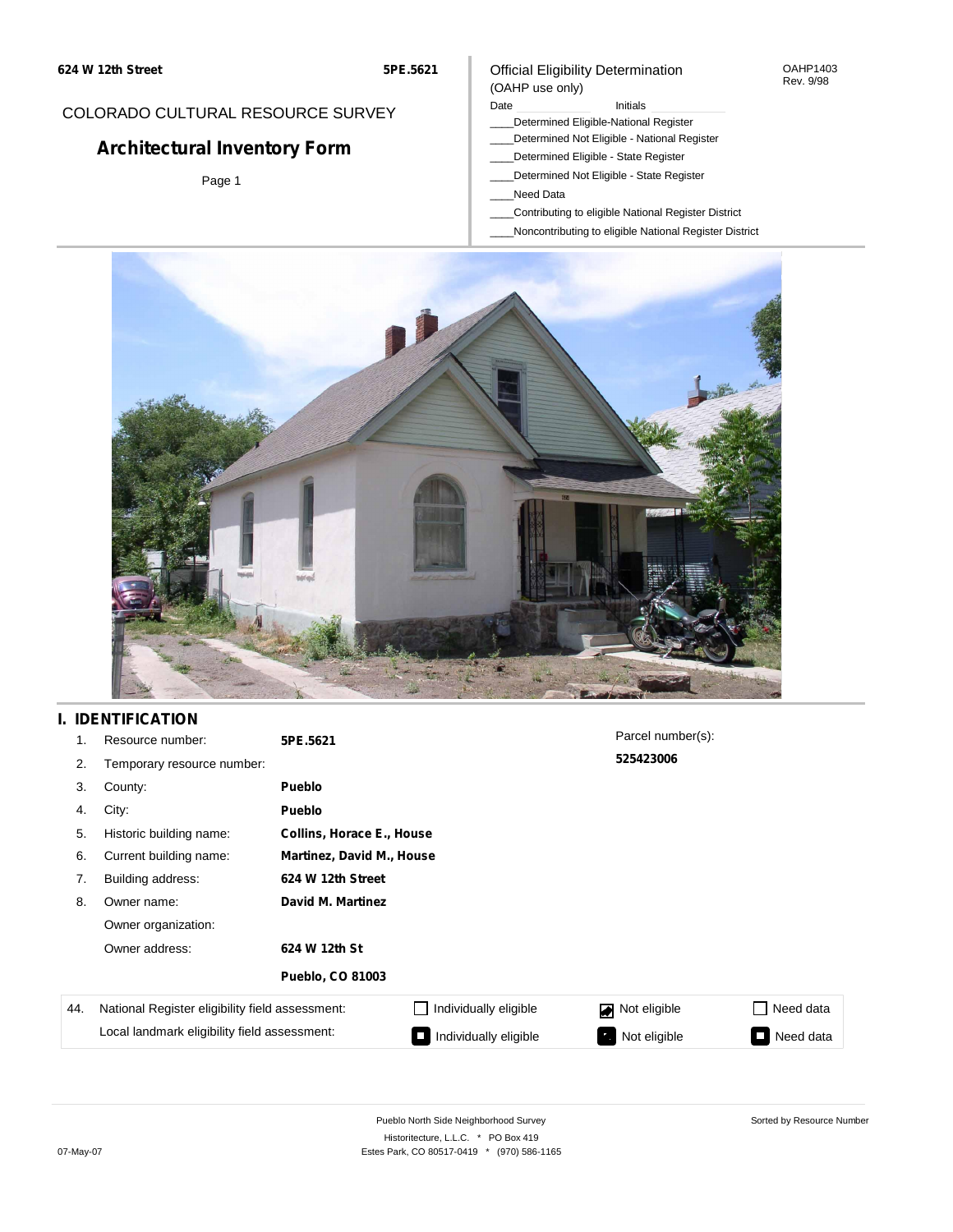Page 2

### **II. GEOGRAPHIC INFORMATION**

| 9.  | P.M.<br>6th            | Township:<br><b>20S</b>                          | 65W<br>Range:             |         |
|-----|------------------------|--------------------------------------------------|---------------------------|---------|
|     | 1/4<br><b>NW</b><br>of | 1/4<br><b>NW</b><br>1/4<br><b>SW</b><br>of<br>of | - SE<br>of Section<br>1/4 | 25      |
| 10. | UTM reference zone:    | 13                                               |                           |         |
|     | Easting:               | 533644                                           | Northing:                 | 4236506 |
| 11. | USGS quad name:        | <b>Northeast Pueblo</b>                          | Scale:                    | 7.5     |
|     | Year:                  | 1961 (Photorevised 1970 and<br>1974)             |                           |         |
| 12. | $Lot(s)$ :             | Lot 7; Block 43                                  |                           |         |
|     | Addition:              | <b>County Addition</b>                           | Year of addition:         | 1869    |

13. Boundary description and justification:

The parcel, as described above, contains but does not exceed the land historically associated with this property.

Metes and bounds exist:

П

### **III. ARCHITECTURAL DESCRIPTION**

| 14. | Building plan (footprint, shape):    | <b>Rectangular Plan</b>                        |                       |
|-----|--------------------------------------|------------------------------------------------|-----------------------|
|     | Other building plan descriptions:    |                                                |                       |
| 15. | Dimensions in feet (length x width): | 844 square feet                                |                       |
| 16. | Number of stories:                   | 11/2                                           |                       |
| 17. | Primary external wall material(s):   | <b>Stucco</b><br><b>Wood/Horizontal Siding</b> | Other wall materials: |
| 18. | Roof configuration:                  | <b>Gabled Roof/Front Gabled Roof</b>           |                       |
|     | Other roof configurations:           |                                                |                       |
| 19. | Primary external roof material:      | <b>Asphalt Roof/Composition Roof</b>           |                       |
|     | Other roof materials:                |                                                |                       |
| 20. | Special features:                    | Fence                                          |                       |
|     |                                      | Chimney                                        |                       |
|     |                                      | <b>Porch</b>                                   |                       |
|     |                                      | Window/Seamental Arch                          |                       |

#### 21. General architectural description:

Oriented to the north, this house rests on a foundation covered in green-painted stucco, except across the front (north) façade, where it has a random-laid, sandstone veneer. White-painted stucco clads the exterior walls. Green-painted, horizontal wood **siding covers the gables. Windows are generally 1-over-1-light, double-hung sash, with green-painted wood frames and aluminum-frame storm windows. Those appearing within the stucco-covered first story open between white-painted, rock-faced** sandstone sills and segmental arches. A front-gabled bay projects slightly from the east end of the front façade. The large window dominating this bay has a round-arch transom. Projecting masonry work, now obscured beneath stucco, highlights the arch. Another window opens in the center of the front (north-facing) gable. It has an elaborate, wood architrave. Extending across the rest of the facade is a shed-roofed porch. It has a concrete floor and black, wrought-iron supports and balustrade. On either end of the porch are turned, wood, engaged columns, which most likely resembled the original porch supports. Approaching the east side of the porch are 5 concrete steps, with a wrought-iron railing. The principal doorway opens within a canted wall between the projecting bay and the rest of the porch. It hosts a 3-panel, 1-light, glass-in-wood-frame-door, opening behind a black, security-type, metal storm door. A small shed-roofed enclosed porch or addition protrudes from the west half of the rear (south) elevation. Opening in its east elevation is another doorway. It hosts a green-painted, 6-panel metal door,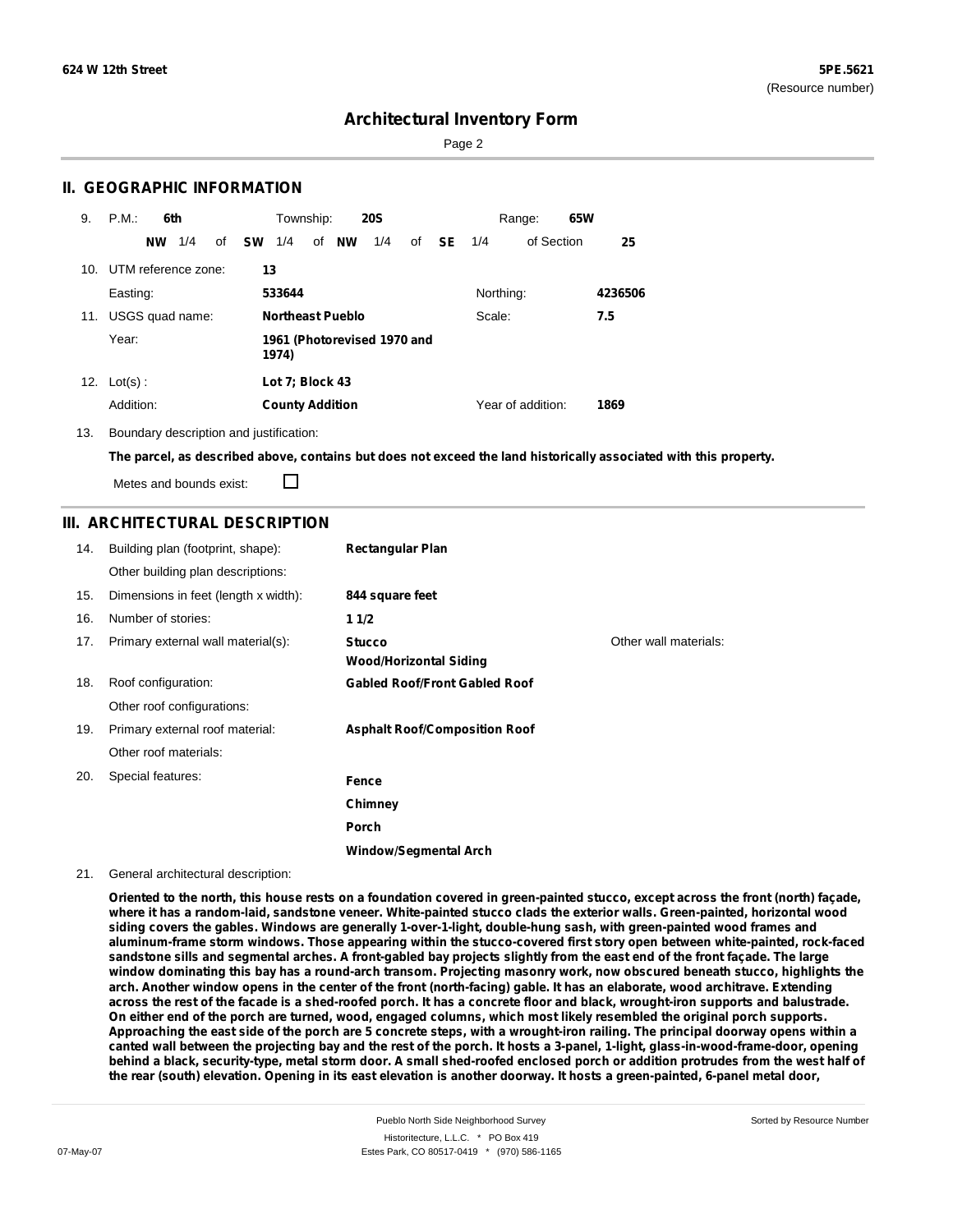Page 3

approached by a 5-step concrete stoop. Gray-green asphalt shingles cover the front-gabled roof. Green-painted wood fascia and soffit box the eaves, and the gables have plain, narrow vergeboards. A pair of red-brick chimneys emerges from the roof **ridge.**

Architectural style:

22. **Late Victorian/Edwardian**

Other architectural styles:

Building type:

23. Landscape or special setting features:

This property is located on terrain sloping downward from north to south, with an elevation of around 4,700 feet above mean sea level. The neighborhood features modest, one- and two-story houses. This property is located on the south side of West 12th Street, an east-west-oriented thoroughfare. It is situated between 618 West 12th Street, to the east, and 626 West 12th Street to the west. A concrete, 2-track driveway runs along the east side of the house. A concrete-covered strip separates the sidewalk from the street. Surrounding the house is a planted-grass yard, lacking landscaping. A chain-link fence encloses the **backyard.**

24. Associated buildings, features or objects:

Describe: **A 3-car garage is located south of the house, along an east-west-oriented alley. Oriented to the south, the building appears to rest on a concrete slab. White-painted wood weatherboard, with 1-by-4-inch cornerboards, clads the exterior walls. Three garage doorways dominate the front (south) elevation. Weatherboard encloses the easternmost doorway. The other openings have paired, weatherboard doors, opening on metal strap hinges. The east end of the rear (north) elevation hosts a 1-beside-1-light, sliding-sash window. The west end of the same elevation had a white-painted, wood slab door. Gray sheets of rolled asphalt cover the shed-roof, and the front (south-facing) parapet is shaped.**

#### **IV. ARCHITECTURAL HISTORY**

| 25. | Date of Construction:  | Estimate:                | 1900                             | Actual:                                                                                       |
|-----|------------------------|--------------------------|----------------------------------|-----------------------------------------------------------------------------------------------|
|     | Source of Information: |                          | Co. consulted 1886 through 2003. | Pueblo City Directory. Pueblo, Co.; Salt Lake City; Kansas City, Mo.; and others: R.L. Polk & |
| 26. | Architect:             | unknown                  |                                  |                                                                                               |
|     | Source of information: |                          |                                  |                                                                                               |
| 27. | Builder:               | unknown                  |                                  |                                                                                               |
|     | Source of information: |                          |                                  |                                                                                               |
| 28. | Original Owner:        | <b>Horace E. Collins</b> |                                  |                                                                                               |
|     | Source of information: |                          | Co. consulted 1886 through 2003. | Pueblo City Directory. Pueblo, Co.; Salt Lake City; Kansas City, Mo.; and others: R.L. Polk & |

29. Construction history:

According to Pueblo County tax records and other sources, this building was constructed around 1900. An analysis of the form, style, and materials corroborates a circa 1900 date of construction. An addition or enclosed porch on the rear (south) elevation dates to around 1970. The application of stucco over the original masonry walls and replacement of the original porch probably **date to same time period.**

30. Location: **original Date of move(s):** 

### **V. HISTORICAL ASSOCIATIONS**

|     | 31. Original use(s): | <b>Single Dwelling</b> |
|-----|----------------------|------------------------|
| 32. | Intermediate use(s): | <b>Single Dwelling</b> |
|     | 33. Current use(s):  | <b>Single Dwelling</b> |
| 34. | Site type(s):        | Residence              |

Pueblo North Side Neighborhood Survey Historitecture, L.L.C. \* PO Box 419

<sup>1</sup> : Type: **Garage**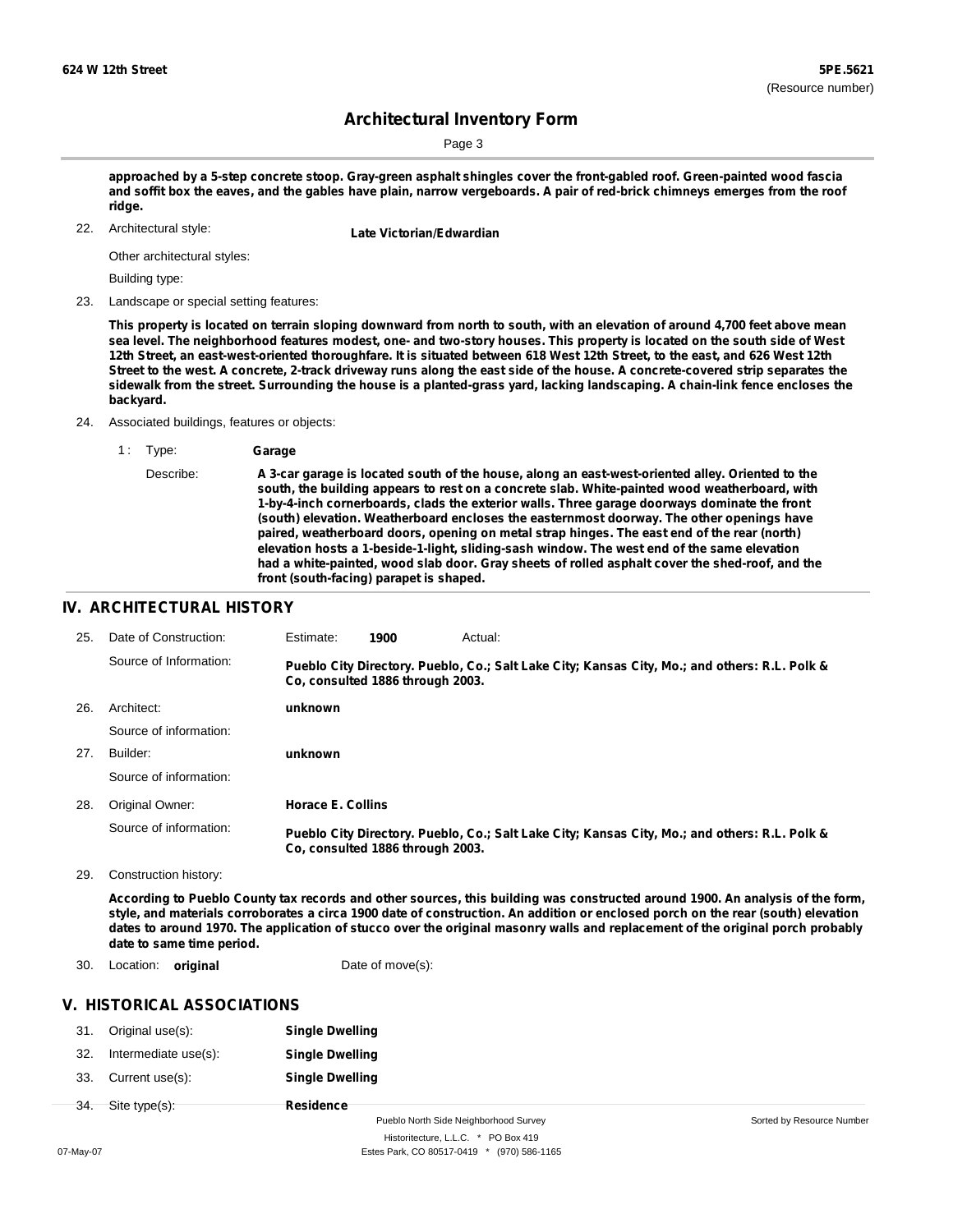Page 4

Site type(s): 34.

35. Historical background:

This house was constructed around 1900, and its first resident was Horace E. Collins, a haberdasher (dealer in men's clothing), whose shop was located at 208 North Main Street. He was born in Missouri around 1864. He resided here with his widowed mother, Eliza E. Collins; sister, Laura B. Collins; and a son or brother, William A. Collins, a driver for the City Package Delivery Company and, later, a salesman for the Sutton Mercantile Company. The Collinses remained here until about 1915.

Before 1919, the owner and resident was Martin E. Radley. He came to Pueblo around 1906 and resided here with his wife, Maud Radley. They had two children: Mrs. E.G. Castro and Walter Radley. The family attended First Methodist Church. They resided here through 1925, eventually settling at 305 West 12th Street. Martin Radley died in October 1947.

From around 1930 through 1940, the owner and resident was prominent Pueblo photographer Raymond Edgar Lees. He was a lifelong Pueblo resident and photographer for the Pueblo Star-Journal and Chieftain newspapers. In 1951, he opened his own photography studio, which he operated until his death. With his wife, Murtle Lees, Raymond had a daughter, Jeanne E. **Cochran. The family later moved to 1014 West Evans. Raymond Lees died in July 1971.**

In 1945, William N. Cook lived here. Cleo Edward Wares resided here around 1950. He came to Pueblo around 1931 and, from circa 1942 until his death, he was an employee of Rainbo Bakery. With his wife, Fannie Ruth Wares, Cleo had three children: Wesley, Fae, and Vernon Wares. The family later moved to 1320 Craig Street. Cleo Wares died in October 1957.

Orvel K. Turley owned this property in 1955, followed by Robert L. Hundley in 1960. He appears to have owned this property at least through the 1980s. David M. Martinez, the current owner and resident, purchased the property in 2005.

Sources of information: 36.

**Pueblo County Office of Tax Assessor. Property information card [internet].**

**Pueblo City Directory. Pueblo, Co.; Salt Lake City; Kansas City, Mo.; and others: R.L. Polk & Co, consulted 1886 through 2003.**

**"Wares (Cleo Edward)" [obituary]. Pueblo Chieftain, 6 October 1957, p. 10A.**

**"Lees (Raymond Edgar)" [obituary]. Pueblo Chieftain, 25 July 1971, p. 7B.**

**"Radley (Martin E.)" [obituary]. Pueblo Chieftain, 5 October 1947, p. 13.**

**U.S. Census of 1910. Precinct 3, Pueblo, Pueblo County, Colorado. Series T624, roll 124, p. 121.**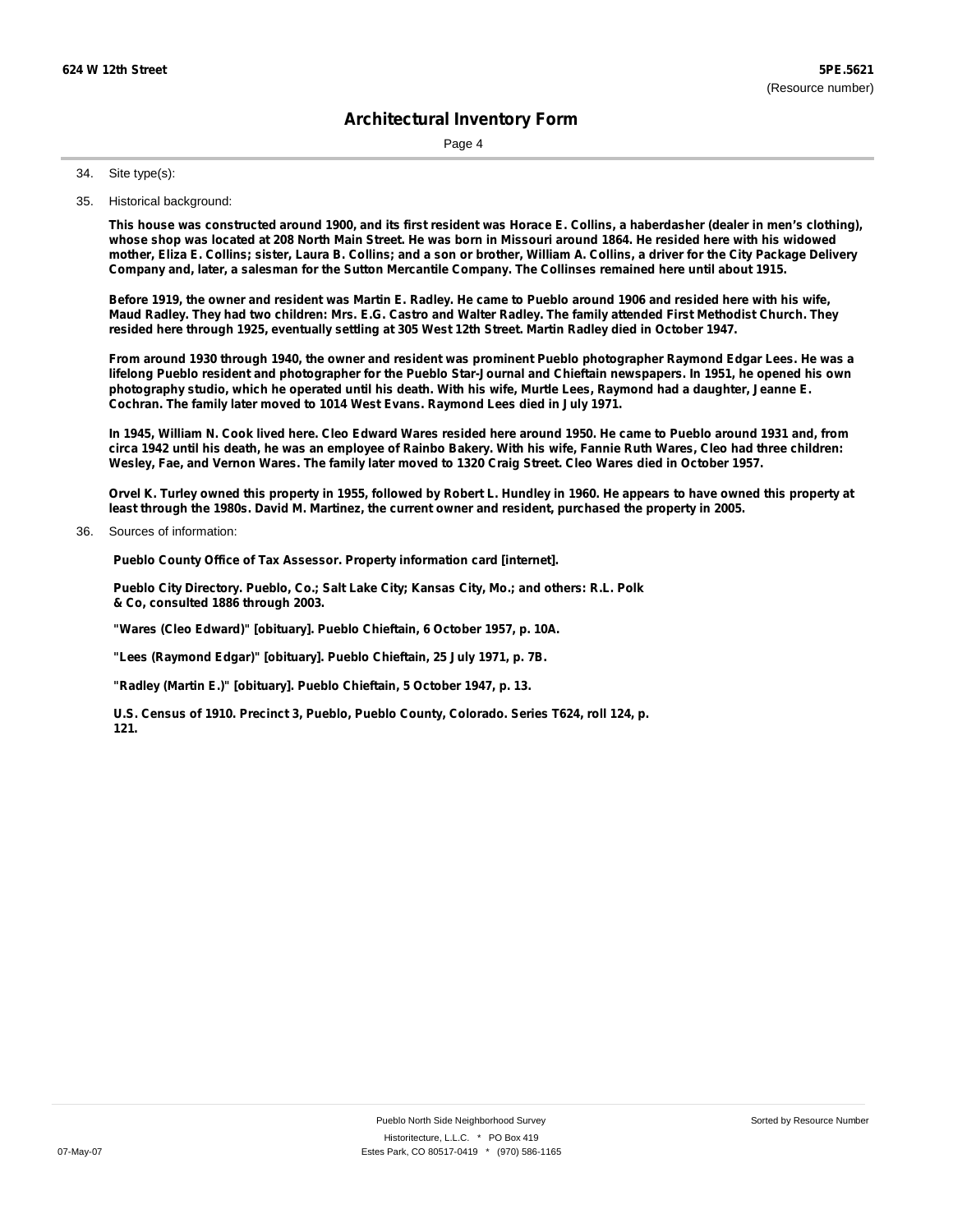۰

Sorted by Resource Number

# **Architectural Inventory Form**

Page 5

|     | <b>VI. SIGNIFICANCE</b>                                                                                                                                                                                                                                                               |  |  |  |  |
|-----|---------------------------------------------------------------------------------------------------------------------------------------------------------------------------------------------------------------------------------------------------------------------------------------|--|--|--|--|
| 37. | Local landmark designation:<br>Yes $\Box$<br>No.                                                                                                                                                                                                                                      |  |  |  |  |
|     | Designation authority:                                                                                                                                                                                                                                                                |  |  |  |  |
|     | Date of designation:                                                                                                                                                                                                                                                                  |  |  |  |  |
| 38. | Applicable National Register criteria:                                                                                                                                                                                                                                                |  |  |  |  |
|     | A. Associated with events that have made a significant contribution to the broad pattern of our history.<br>l 1<br>$\Box$<br>B. Associated with the lives of persons significant in our past.                                                                                         |  |  |  |  |
|     | C. Embodies the distinctive characteristics of a type, period, or method of construction, or represents the work<br>◙<br>of a master, or that possess high artistic values, or represents a significant and distinguished entity whose<br>components may lack individual distinction. |  |  |  |  |
|     | D. Has yielded, or may be likely to yield, information important in history or prehistory.                                                                                                                                                                                            |  |  |  |  |
|     | Qualifies under Criteria Considerations A through G (see manual).                                                                                                                                                                                                                     |  |  |  |  |
|     | Does not meet any of the above National Register criteria.                                                                                                                                                                                                                            |  |  |  |  |
|     | <b>Pueblo Standards for Designation:</b>                                                                                                                                                                                                                                              |  |  |  |  |
|     | <u>1a. History</u>                                                                                                                                                                                                                                                                    |  |  |  |  |
|     | Have direct association with the historical development of the city, state, or nation; or                                                                                                                                                                                             |  |  |  |  |
|     | 1b. History<br>Be the site of a significant historic event; or<br>$\mathcal{L}_{\mathcal{A}}$                                                                                                                                                                                         |  |  |  |  |
|     | <u>1c. History</u><br>Have direct and substantial association with a person or group of persons who had influence on society.<br>$\blacksquare$                                                                                                                                       |  |  |  |  |
|     | 2a. Architecture                                                                                                                                                                                                                                                                      |  |  |  |  |
|     | Embody distinguishing characteristics of an architectural style or type; or<br>$\overline{\phantom{a}}$                                                                                                                                                                               |  |  |  |  |
|     | <u>2b. Architecture</u>                                                                                                                                                                                                                                                               |  |  |  |  |
|     | Be a significant example of the work of a recognized architect or master builder, or<br>$\overline{\phantom{a}}$                                                                                                                                                                      |  |  |  |  |
|     | <b>2c. Architecture</b>                                                                                                                                                                                                                                                               |  |  |  |  |
|     | Contain elements of architectural design, engineering, materials, craftsmanship, or artistic merit which represent a<br>О<br>significant or influential innovation;                                                                                                                   |  |  |  |  |
|     | 2d. Architecture                                                                                                                                                                                                                                                                      |  |  |  |  |
|     | Portray the environment of a group of people or physical development of an area of the city in an era of history<br>$\Box$<br>characterized by a distinctive architectural style.                                                                                                     |  |  |  |  |
|     | 3a. Geography                                                                                                                                                                                                                                                                         |  |  |  |  |
|     | Have a prominent location or be an established, familiar, and orienting visual feature of the contemporary city, or<br>П                                                                                                                                                              |  |  |  |  |
|     | 3b. Geography<br>Promote understanding and appreciation of Pueblo's environment by means of distinctive physical characteristics                                                                                                                                                      |  |  |  |  |
|     | or rarity; or                                                                                                                                                                                                                                                                         |  |  |  |  |
|     | 3c. Geography                                                                                                                                                                                                                                                                         |  |  |  |  |
|     | Make a special contribution to Pueblo's distinctive character.<br>$\overline{\phantom{a}}$                                                                                                                                                                                            |  |  |  |  |
|     | <b>Not Applicable</b>                                                                                                                                                                                                                                                                 |  |  |  |  |
|     | Does not meet any of the above Pueblo landmark criteria.<br>$\sim$                                                                                                                                                                                                                    |  |  |  |  |
| 39. | Area(s) of Significance:<br><b>Architecture</b>                                                                                                                                                                                                                                       |  |  |  |  |
| 40. | Period of Significance:<br>ca. 1900                                                                                                                                                                                                                                                   |  |  |  |  |
| 41. | National:<br>Level of significance:<br>State<br>Local                                                                                                                                                                                                                                 |  |  |  |  |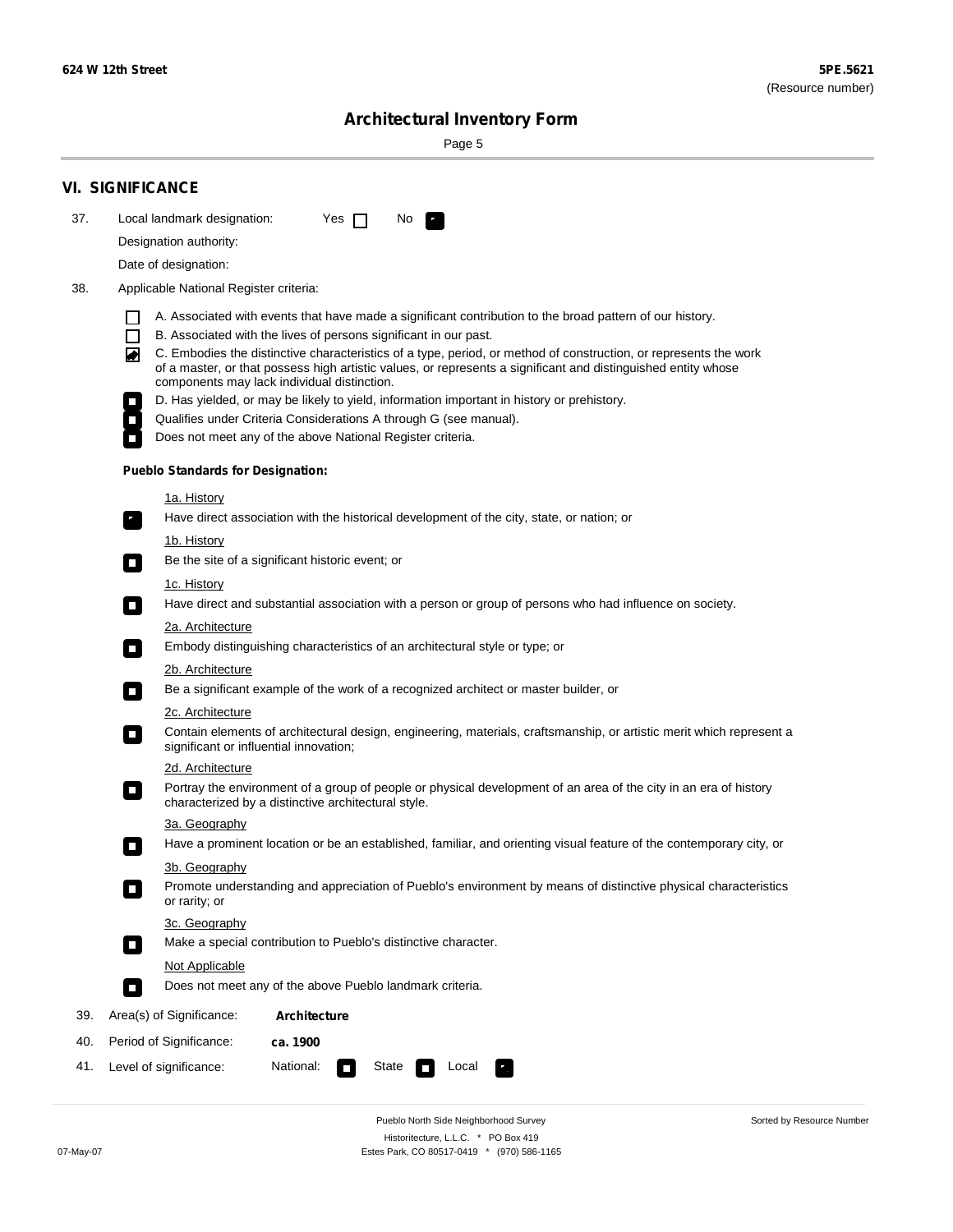Page 6

#### 42. Statement of significance:

This property is historically significant under Pueblo Local Landmark criterion 1A for its association with the development of **Pueblo's North Side Neighborhood, when more architecturally sophisticated buildings joined the smaller, plainer dwellings** originally constructed here. As well, the house is architecturally significant under National Register criterion C (Pueblo Local Landmark criterion 2A) as a relatively intact example of the Edwardian style. However, the levels of architectural and historical significance, combined with physical integrity, are not to the extent that this property would qualify for individual listing in the National Register of Historic Places, the Colorado State Register of Historic Properties, or a City of Pueblo **Landmark. Nonetheless, this house is most likely a contributing resource within any potential historic district.**

43. Assessment of historic physical integrity related to significance:

Constructed around 1900, this building exhibits a moderate level of physical integrity relative to the seven aspects of integrity as defined by the National Park Service and the Colorado Historical Society: location, setting, design, materials, workmanship, feeling, and association. While the only addition is small and isolated to the rear elevation, the application of **stucco over original masonry and the replacement of the original porch obscures some character-defining features. Nonetheless, the building retains sufficient physical integrity to convey its significance.**

#### **VII. NATIONAL REGISTER ELIGIBILITY ASSESSMENT**

National Register eligibility field assessment: 44. Local landmark eligibility field assessment:

45. Is there National Register district potential? Yes

**Pueblo's North Side Neighborhood represents the evolution of the city's professional middle and upper classes. Its diversity of architectural styles and forms directly represents the city's changing economic and cultural climates. As well, the neighborhood is distinctive because it appears to have evolved independently of the area's dominant industry, steel manufacturing.** Discuss:

 $\blacksquare$ 

 $\overline{\phantom{0}}$ 

Yes Yes No

**Individually eligible Not eligible** Not eligible **Need data Individually eligible Not eligible Not eligible Need data** 

 $No$   $N/A$ 

N/A IT

If there is National Register district potential, is this building contributing:



#### **VIII. RECORDING INFORMATION**

| 47. | Photograph numbers): | <b>CD-ROM Photo Disc: North Side Photos</b><br>File Name(s): 12thstw624                                                       |
|-----|----------------------|-------------------------------------------------------------------------------------------------------------------------------|
|     | Negatives filed at:  | <b>Special Collections</b><br><b>Robert Hoag Rawlings Public Library</b><br>100 East Abriendo Avenue<br>Pueblo, CO 81004-4290 |
| 48. | Report title:        | <b>Pueblo North Side Neighborhood Survey</b>                                                                                  |
| 49. | $Date(s)$ :          | 06/20/05                                                                                                                      |
| 50. | Recorder(s):         | <b>Adam Thomas</b>                                                                                                            |
| 51. | Organization:        | Historitecture, L.L.C.                                                                                                        |
| 52. | Address:             | <b>PO Box 419</b>                                                                                                             |
|     |                      | Estes Park, CO 80517-0419                                                                                                     |
| 53. | Phone number(s):     | (970) 586-1165                                                                                                                |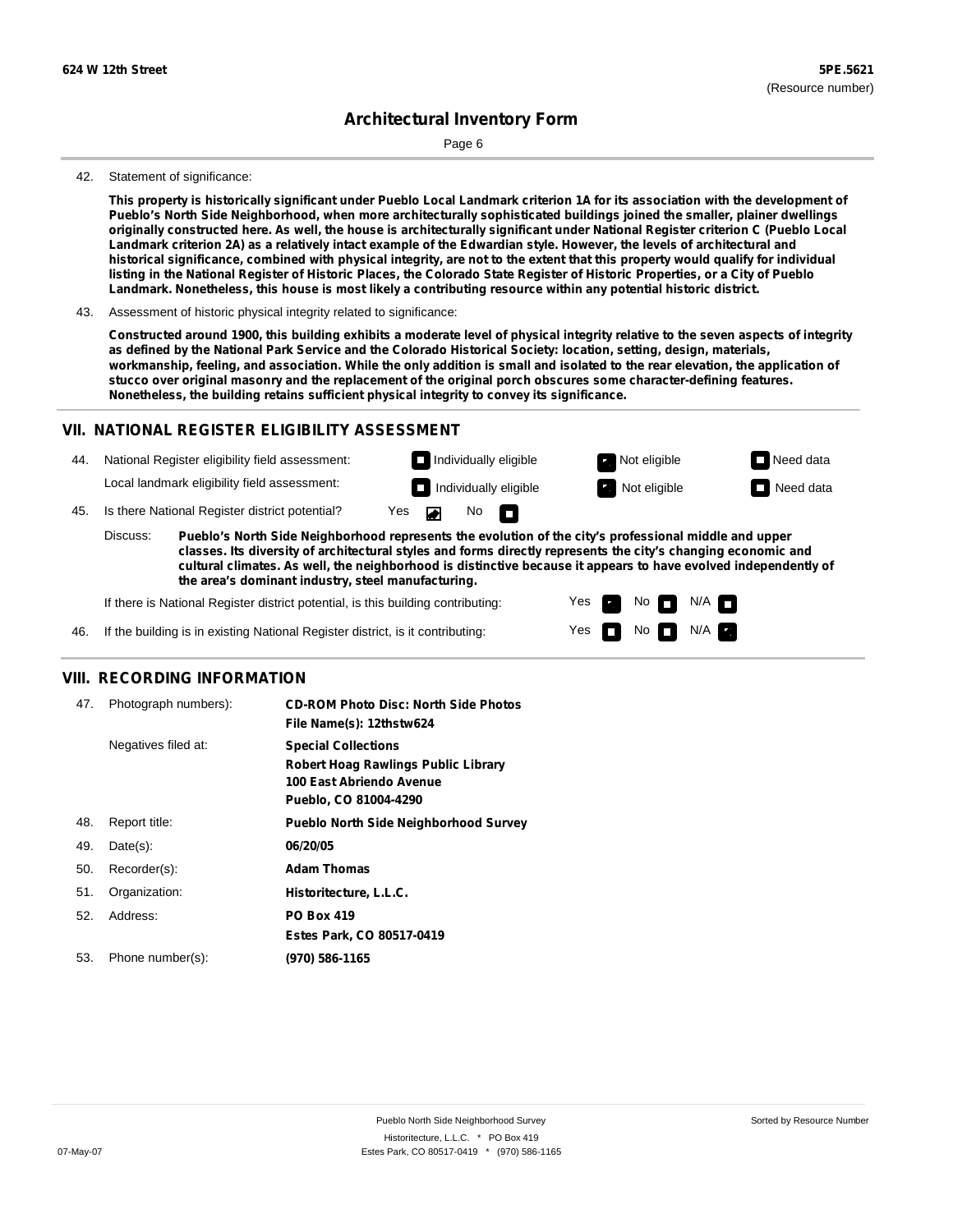Page 7